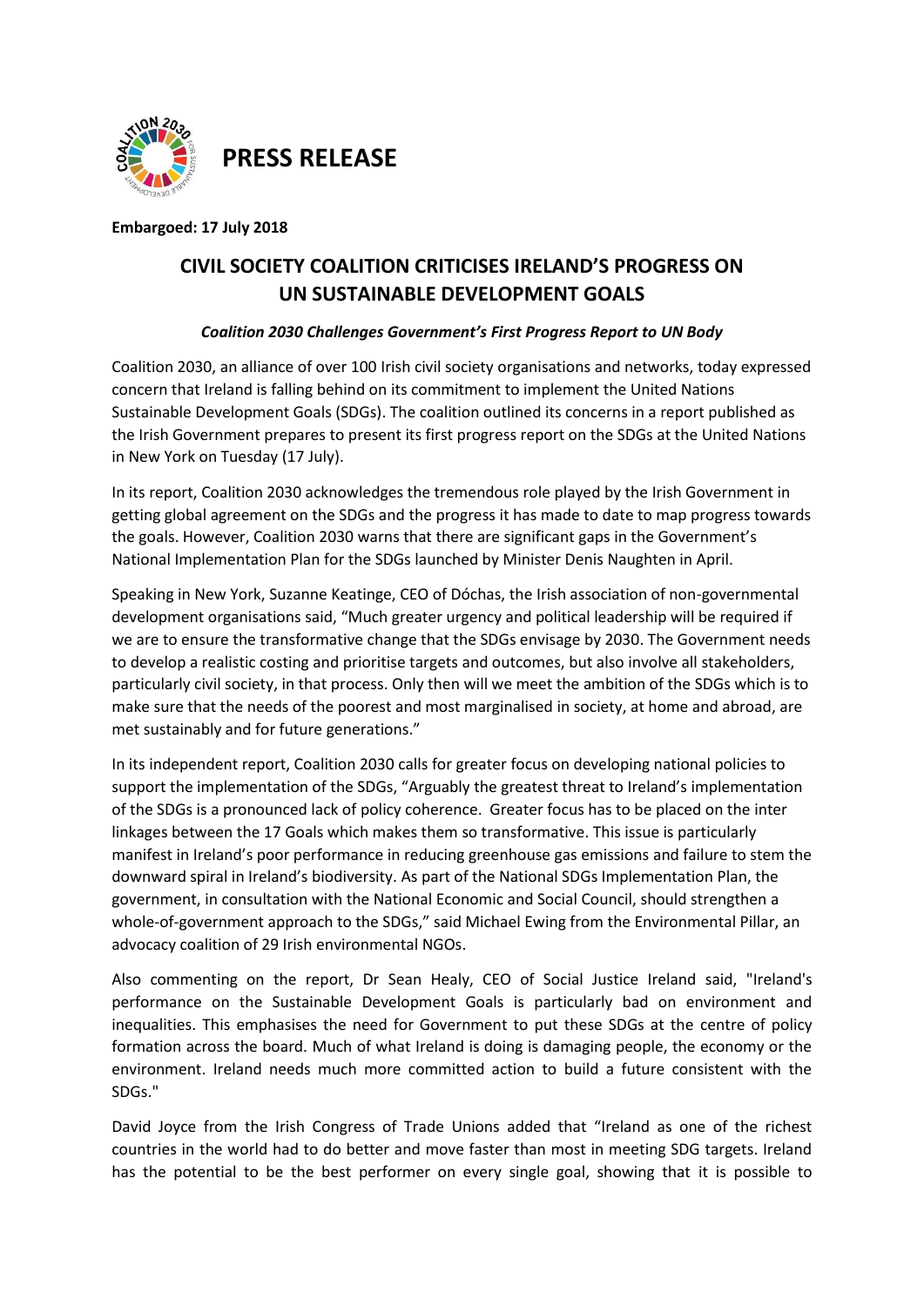combine economic, social and environmental dimensions of sustainable development. The report being delivered to the UN this week shows we have a long way to go in terms of leaving nobody behind. "

Valerie Duffy, Development Education Coordinator at National Youth Council of Ireland said, "To achieve the SDGs we also need education for transformative change. We need education that enables all people to participate meaningfully, to critically engage in sustainable development, and to imagine and create new futures. This is a central part of SDG 12, which is under review at this year's High Level Political Forum. Goal 12 requires Member States to mainstream Global Citizenship Education and Education for Sustainable Development."

Ivan Cooper, Director of Public Policy at The Wheel, the national association of charities said, "Dialogue with stakeholders is absolutely essential and we need everybody working together all the way from the State down to the grassroots movements if we are to achieve these goals."

The Sustainable Development Goals (SDGs) are a set of 17 goals, which reflect the totally intertwined economic, social and environmental dimensions of sustainable development. All UN member states committed to using them to frame their national agendas and political policies to reach the targets by 2030.

The Sustainable Development Goals (SDGs) are therefore an essential framework to guide the future direction of Irish domestic and foreign policy, as well as the development of a healthy and sustainable society and economy in Ireland.

Coalition 2030's report is available at [www.ireland2030.org/report-2018/](http://www.ireland2030.org/report-2018/)

#### #Agenda2030

## **ENDS**

A spokesperson from Coalition 2030 is available for comment. Contact Gert Ackermann on Tel: 086 176 9287 or email gert@wheel.ie

#### **NOTE TO EDITOR**

- The Government will be presenting its Voluntary National report before the United Nation's High Level Political Forum on Tuesday, 17 July 2018.
- In April this year, the Government set out its plans in the National Implementation Plan, spearheaded by the Department of Communications & Climate Action (DCCA).

## **ABOUT COALITION 2030**

Coalition 2030 is an alliance of over 100 civil society organisations working together to ensure Ireland keeps its promise to achieve the Sustainable Development Goals (SDGs), both at home and abroad.

The coalition is made up of both international and domestic NGOs along with youth organisations, environmental groups, academics, and trade unions. Its member organisations work in a broad variety of areas – from humanitarian relief to labour rights and environmental sustainability – in Ireland and in over 50 countries around the world. This diverse partnership has come together in the belief that Agenda 2030 – the global development plan agreed in September 2015 at the United Nations – must be fully implemented and its promises kept.